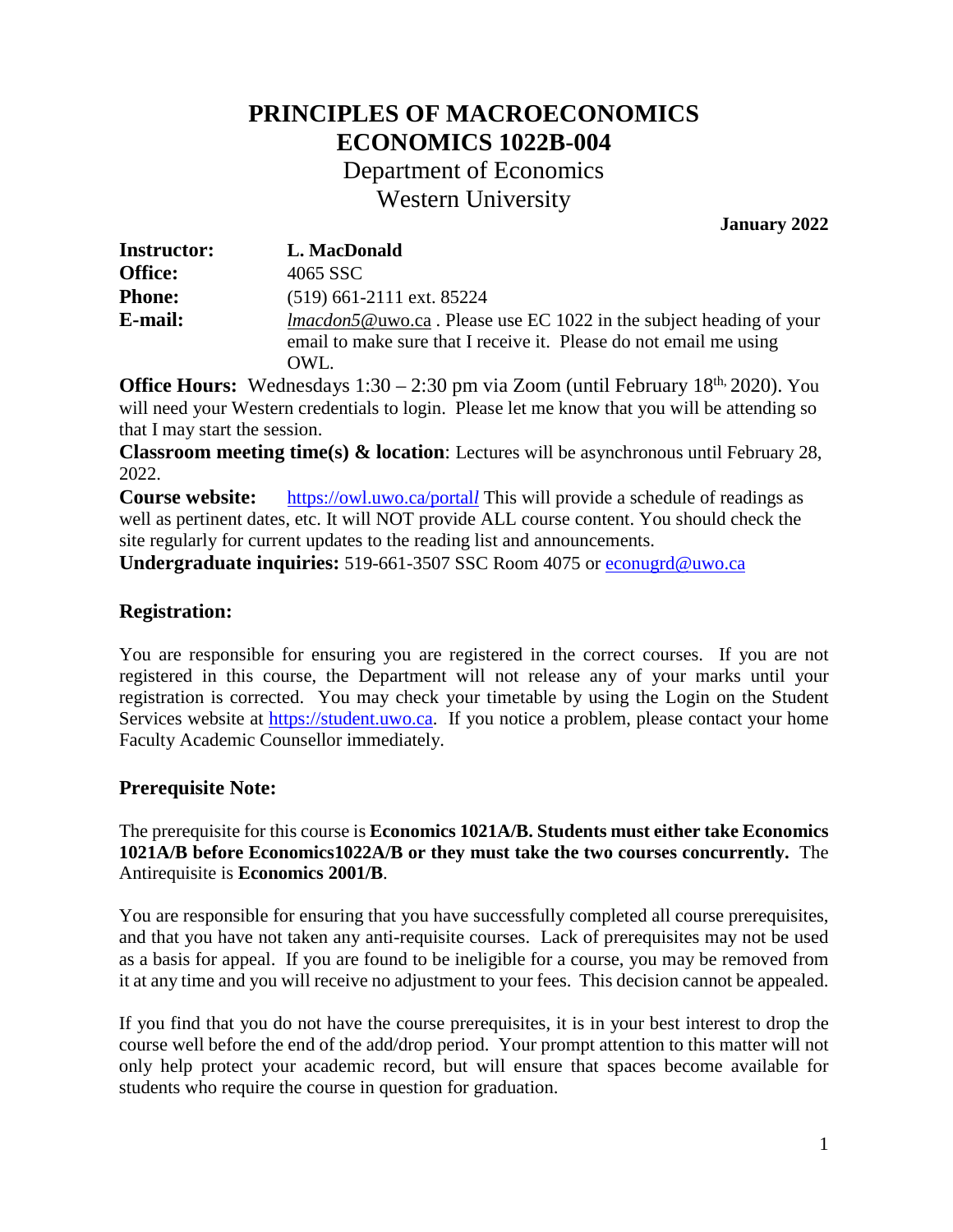## **Course Objectives:**

The goal of this course is to introduce you to the macroeconomic principles that will enable you to understand and interpret economic events in the world around you. You will learn what causes the economy to go through cycles of growth and contraction, and how the government can influence the economy to attempt to moderate these cycles.

## **Course Learning Outcomes:**

Upon successful completion of the course, the student will be able to understand, explain and analyse:

- The various measures of macroeconomic activity
- The economic models that determine equilibrium in an economy
- How market participants interact with each other and the impact of these interactions on a national and global level
- The various phases of the business cycle and explain how key macroeconomic variables behave in these phases.
- The requirements for long term growth.
- How monetary policy and fiscal policy affects the economy, while discussing the advantages and disadvantages of various types of policies, and understanding the role of the Bank of Canada and the government in implementing these policies.

## **Textbook:**

## *MACROECONOMICS Canada in the Global Environment***, tenth edition, by Michael Parkin and Robin Bade, 10th edition, 2019.**

Bookstore link: ECO1022B

https://bookstore.uwo.ca/textbooksearch?campus=UWO&term=W2021B&courses%5B0%5D=004\_UW/ECO1022B

## **MyLab (MEL): [www.pearsonmlabandmastering.com](http://www.pearsonmlabandmastering.com/) (REQUIRED for assessments) Course ID: macdonald32668**

**Access code can be purchased with a new textbook, with an eText access, or separately.** 

You must register for MEL using your **UWO email and student number**. Students using emails other than their UWO emails and/or without their UWO student number will be removed. If an account is removed, all activities and assessments associated with that account will also be removed, and permanently, and will in no way be considered for grading.

*For instructions on how to gain access to MyLab Economics see the student registration handout for MyLab Economics on the course website in OWL [http://owl.uwo.ca](http://owl.uwo.ca/) under Resources>MyLab Economics.* There is also a video posted showing how to navigate the site.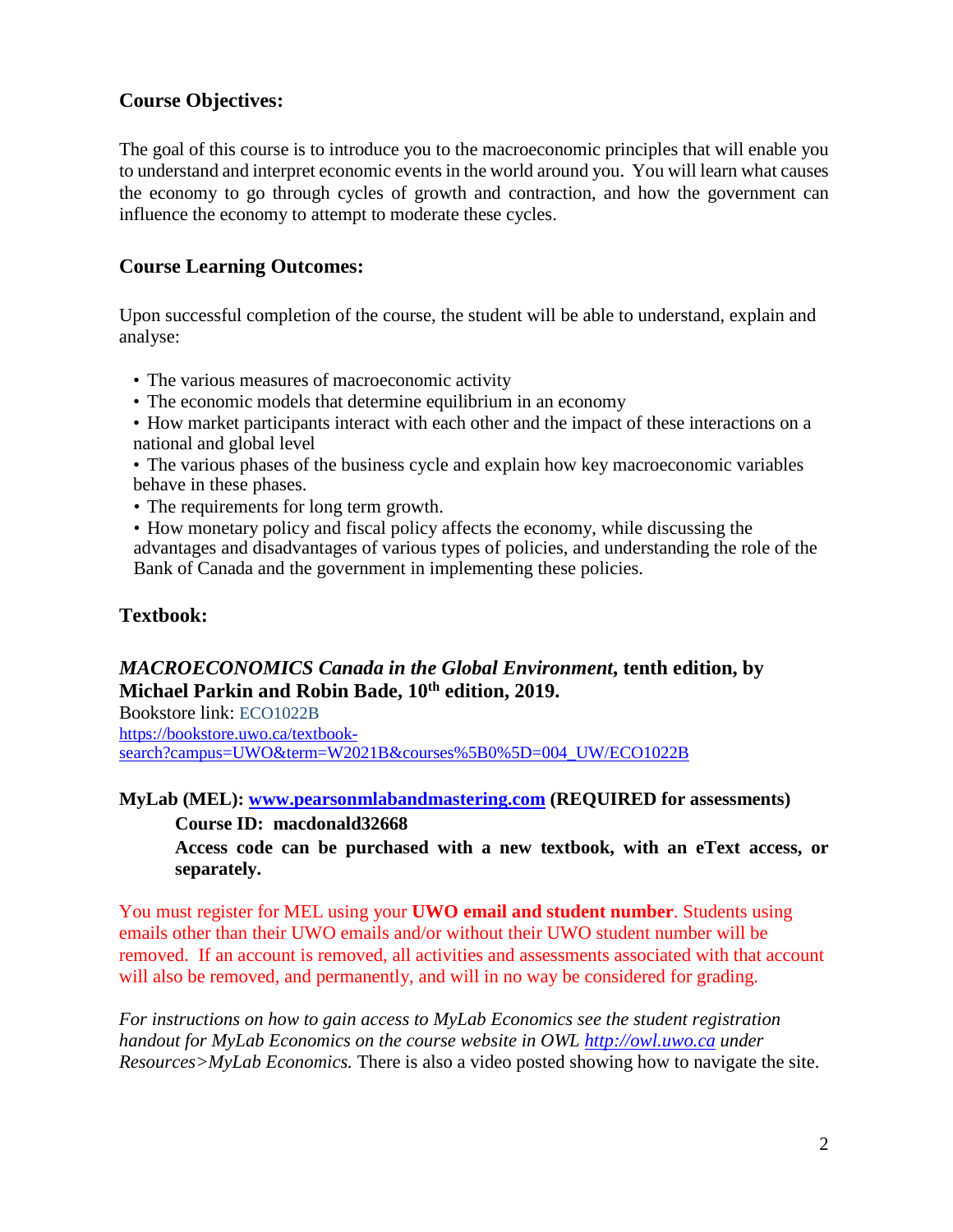## **Technical Requirements**:

- Laptop or computer
- Stable internet connection
- Microphone
- Webcam
- For technical support, see the OWL Help page or contact Western Technology Services Helpdesk [\(https://wts.uwo.ca/about-wts/contact.html\)](https://wts.uwo.ca/about-wts/contact.html). Google Chrome or Mozilla Firefox are the preferred browsers for OWL; update your browser frequently.

## **Assessments and Grading:**

All dates below are **tentative** until confirmed by the registrar. Midterm 2 and the final will be in person and Midterm 1 and the quizzes will be held via Mylab (MEL) or OWL (under special circumstances). Instructions on how to access MEL are found on the course website under Resources. The tentative coverage, date, length and weight of the assessments in the calculation of your course grade are as follows: *Note that if classes remain online the number, length, times, date and weight of the assessments will likely change.* 

| <b>Assessment</b> | <b>Tentative Date*</b>                | <b>Tentative Time</b>           | Length     | Weight |
|-------------------|---------------------------------------|---------------------------------|------------|--------|
|                   |                                       | Window*                         |            |        |
| Quiz 1            | February 5th, 2022                    | Feb $5th$ 6PM ET to             | 20 minutes | 3.33%  |
|                   |                                       | February 6 <sup>th</sup> 9PM ET |            |        |
|                   |                                       | Mylab                           |            |        |
| Midterm 1         | Saturday, February 12 <sup>th</sup> , | $1:30 - 2:45$ PM ET             | 1 hour     | 15%    |
|                   | 2022                                  | Mylab                           |            |        |
|                   | <b>REVISED TIME AND</b>               |                                 |            |        |
|                   | <b>WEIGHT</b>                         |                                 |            |        |
| Quiz 2            | March 5 <sup>th</sup> , 2022          | March $5th$ 6PM ET to           | 20 minutes | 3.33%  |
|                   |                                       | March 6 <sup>th</sup> 9PM ET    |            |        |
|                   |                                       | Mylab                           |            |        |
| Midterm 2         | Saturday, March 19 <sup>th</sup> ,    | $4:00 - 6:00$ PM ET             | 2 hours    | 31%    |
|                   | 2022                                  |                                 |            |        |
|                   | <b>REVISED DATE AND</b>               | In-person                       |            |        |
|                   | <b>WEIGHT</b>                         |                                 |            |        |
| Quiz 3            | April 2 <sup>nd</sup> , 2022          | April $2^{nd}$ 6PM ET to        | 20 minutes | 3.33%  |
|                   | <b>REVISED DATE</b>                   | April $3^{rd}$ 9PM ET           |            |        |
|                   |                                       | Mylab                           |            |        |
| Final Exam        | To be scheduled by the                | To be set by the                | 2 hours    | 44%    |
|                   | Registrar's Office                    | registrar                       |            |        |
|                   | <b>REVISED WEIGHT</b>                 | In-person                       |            |        |
|                   |                                       |                                 |            |        |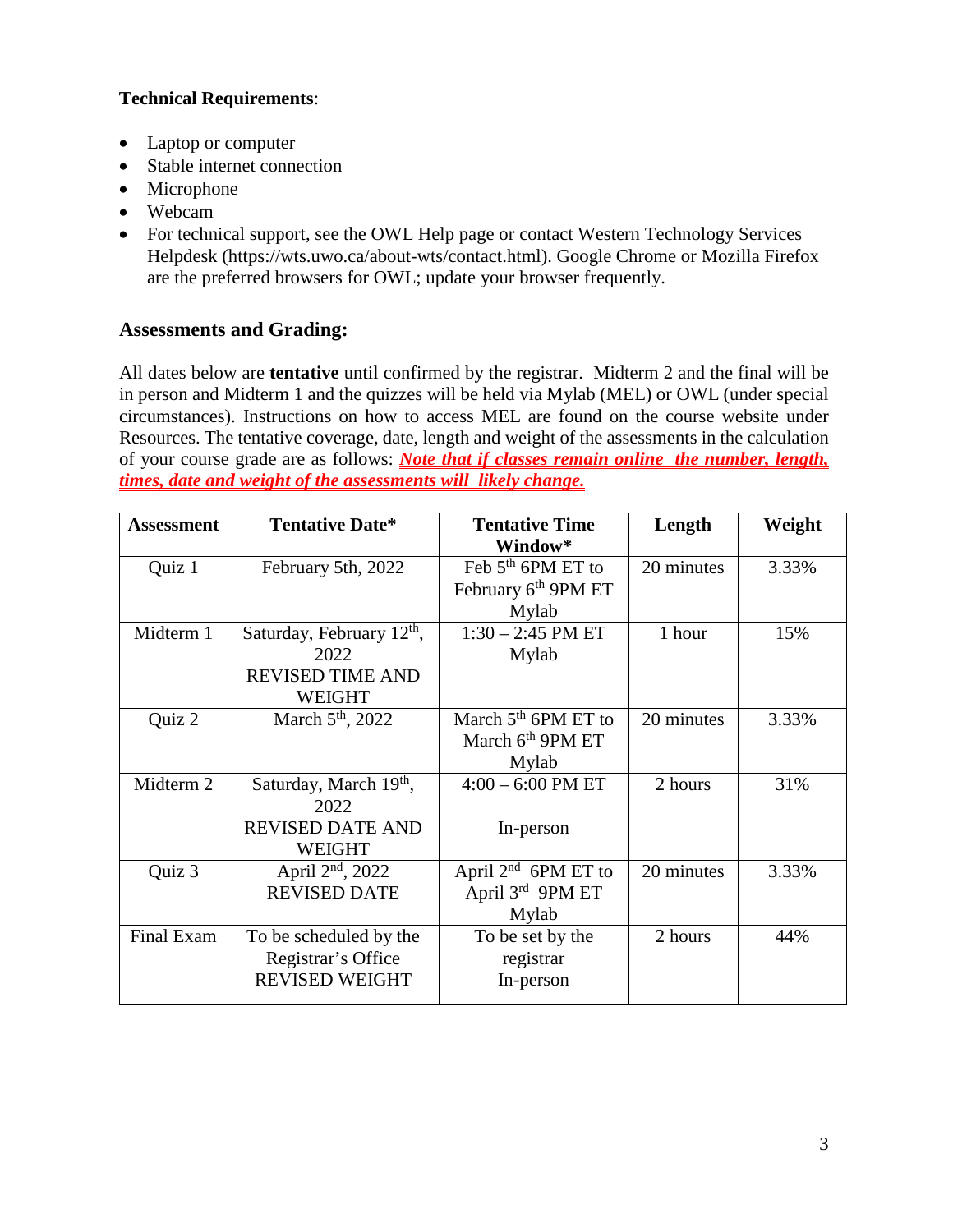## **Important Information**

There will be **two mid-term exams** on the dates given above. Rooms for midterm 2 will be announced in lectures for about a week prior to each exam and it is your responsibility to make sure you know them in advance of the exam day. They will also be posted on OWL.

Students will be allocated to specific exam rooms. You **must** take the exam in the room assigned. A **penalty** will be subtracted from the exam grade of anyone writing an exam in the wrong room. If you write another professor's exam, you will receive a grade of zero on that exam.

You are responsible for all the textbook chapters listed in the outline, **as well as** all material covered in lectures. Not all chapters will be covered in detail in class and some topics that are **not** in the textbook **will be** added in the lectures.

You are required to bring the following to all exams:

Current UWO student ID out of its wallet/lanyard.

Pencil.

Non-programmable calculator **out of its case**. (Graphing calculators, cell phone calculators, laptops, watches, other electronic devices and pencil cases are not allowed during exams).

## **ASSESSMENT FORMAT**

Midterm 2 and the final exam will be multiple choice, with a mixture of theory questions, calculation questions, graphing questions, etc. Midterm 2 and the final exam will be closed book and will be held in person.

The quizzes and midterm 1 will be mixed format delivered on Mylab (a combination of multiple choice, true/false, calculation/graphing and/or fill-in-the-blank questions). Once you begin the quiz you will have **20 minutes** or until the **closing time** whichever is shorter to complete the quiz. Students will only be allowed to submit each quiz once. The quizzes will be open book. Once you begin midterm 1 you will have **60 minutes** or until the **closing time** whichever is shorter to complete the midterm. Students will only be allowed to submit the midterm The midterm will be open book.

Computer marked multiple-choice tests and/or exams may be subject to submission for similarity review by software that will check for unusual coincidences in answer patterns that may indicate cheating. During quizzes and midterm 1, students are forbidden to communicate with any person other than an examination proctor or the instructor. Students are forbidden from using any books, notes, study guides, diagrams, communication equipment such as a cell phone, computer programs or software, online resources or websites, or other aids unless specifically authorized by the instructor. Such authorization must be stated explicitly in the assessment instructions.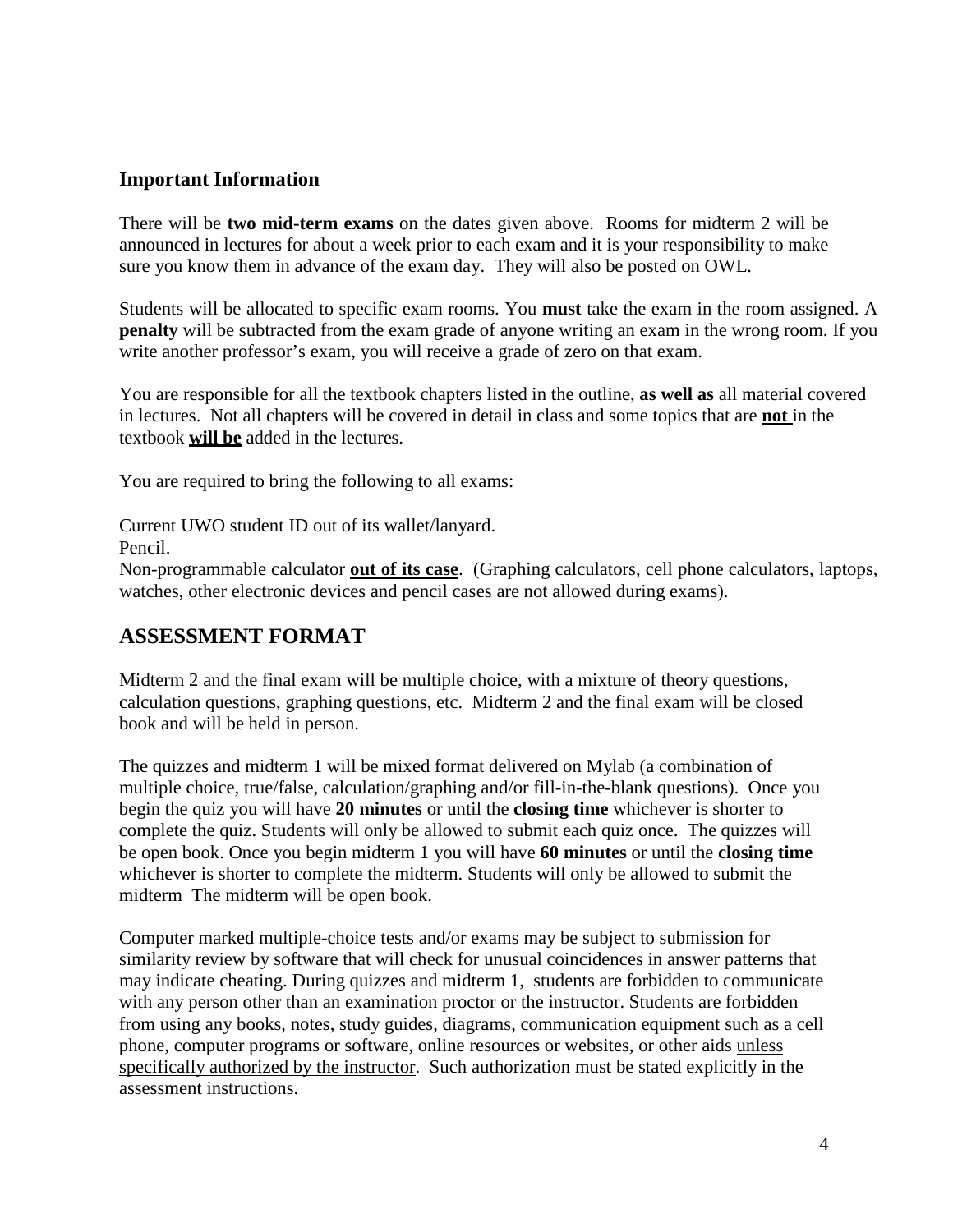## **POLICY REGARDING MISSED ASSESSMENTS:**

## **Midterm 2 and Final Exam**

For those who know in advance that they have a conflict with an exam, it is your responsibility to provide the documentation to the instructor within 48 hours of the *announcement* of the scheduled exam. (This means by January 19th.) *If you have a conflict with midterm 2, there will be a makeup date set by the department when you can write, with approved documentation only. If you cannot write at that time, which will be set PRIOR to the original exam date, then the percentage for that exam will be allocated to the final exam.* For all missed exams, you must take your documentation to Academic Counselling within **48** hours of the exam (you cannot use an SRA). You must also notify your instructor **within 24 hours** of the exam that you have missed the exam. You must meet both of these deadlines, otherwise the instructor will assign a grade of zero. For illnesses, you must print off a medical certificate and take it to the doctor, which you bring to Academic Counselling. The medical certificate can be found at https:/studentservices.uwo.ca/secure/medical\_document.pdf. If the instructor and Academic Counselling accept your documentation, then the percentage for that exam will be allocated to the final exam. *There will be NO MAKEUPS AFTER THE ORIGINAL EXAM DATE!* Students who miss an exam and whose documentation is approved by both Academic Counseling and the instructor, will have the weight of the assessment transferred to the final exam.

The final exam will cover material from the entire term. Students who miss the final exam must take their documentation to Academic Counselling and notify the instructor within **24** hours. You cannot use an SRA for final exams. Once your documentation, is approved there will be a makeup date set by the instructor. The makeup may differ in length and format from the originally scheduled exam and may be essay format.

### **MIDTERM 1 PLUS QUIZZES:**

**There will be no make-ups for missed quizzes or midterm 1.** Students who miss a quiz or miss midterm 1, with an approved absence and timely notification to the instructor,( within 24 hours of the missed assessment) the weight for quiz 1 will be transferred to midterm 1, the weight for quiz 2 will be transferred to midterm 2, and the weight for quiz 3 will be transferred to the final exam. Students who miss midterm 1, with documentation and timely notification to the instructor, will have the weight for midterm 1 transferred to the final exam.

Students who miss any assessment (whether a quiz, midterm or final exam) **must** follow Western University's procedures for approval of their absence in order to receive an accommodation. Please see the **Please Note Department Policies for 2021-2022** section of this syllabus for details on these procedures. If during the Winter 2022 term Western University announces any changes to these procedures, please follow those procedures.

#### **Preliminary Reading Schedule:**

Material *very likely will be added or deleted* as the course progresses.

Week 1 (Lectures 1-2): Course Introduction, Chapter 4 Week 2 (Lectures 3-4): Chapter 5 Week 3 (Lectures 5-6): Chapter 6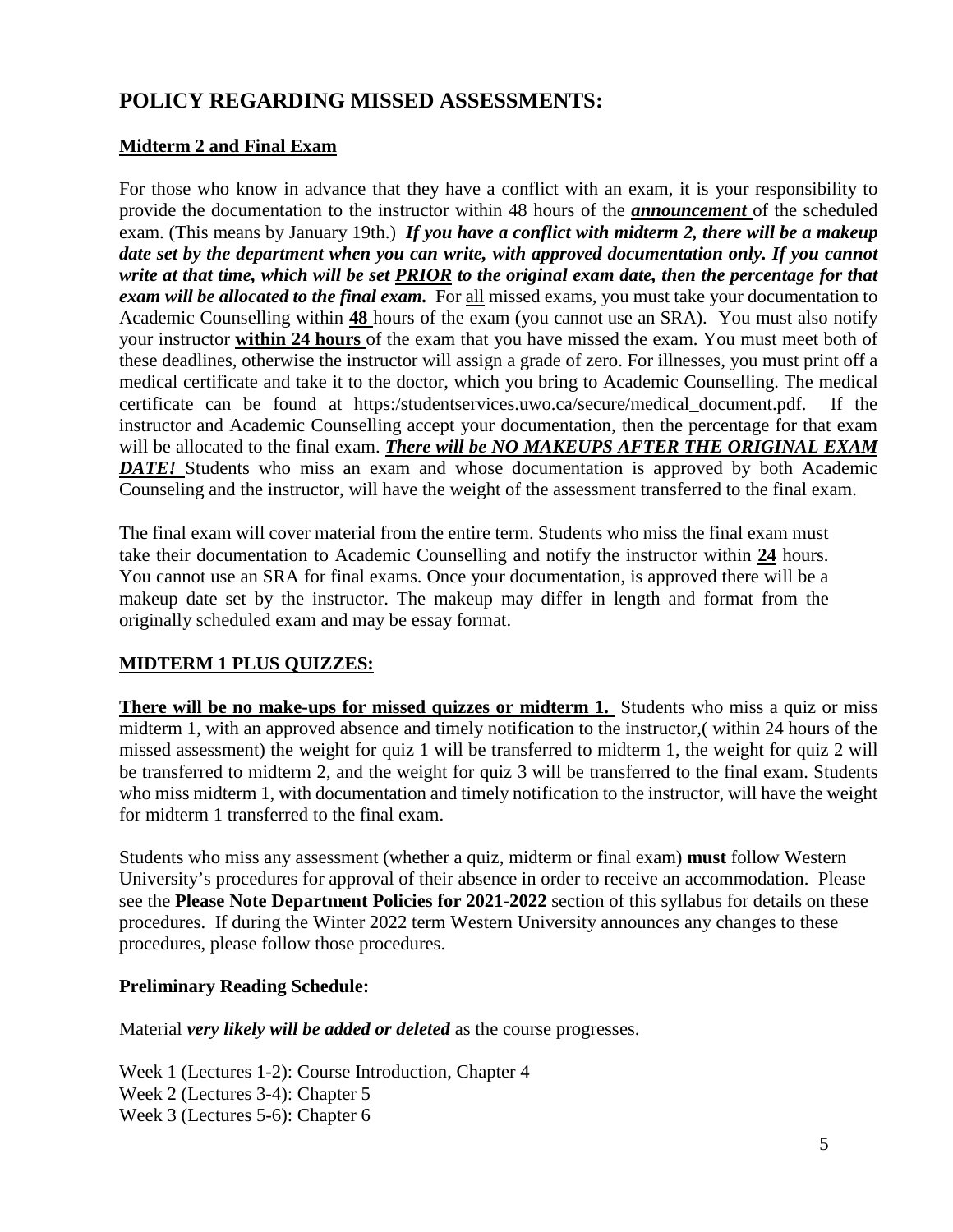Week 4 (Lectures 7-8): Chapter 7 Week 5 (Lectures 9-10): Chapter 7 Week 6 (Lectures 11-12): Chapter 8 **READING WEEK**  Week 7 (Lectures 13-14): Chapter 9 Week 8 (Lectures 15-16): Chapter 10 Week 9 (Lectures 17-18): Chapter 11 Week 10 (Lectures 19-20): Chapters 12

Week 11 (Lectures 21-22): Chapter 13

# Week 12 (Lectures 23-24): Chapter 14

#### **NOTE:**

Any changes to this schedule will be provided in class. Some chapters will not be covered in their entirety. Please see OWL for details on the material covered for each chapter. Students will be held responsible for all material presented in lectures, regardless of whether the material appears in the textbook.

#### **Classroom Policies:**

Classroom Behaviour: *Standard rules of etiquette apply in the classroom.* You are to give full attention to anyone speaking, whether myself or a fellow student. Turn off (or put on vibrate) your cell phone. Do not answer your cell phone in class. No MP3 players or iPods. No texting. If you bring in a laptop, you are to be taking notes, not surfing the internet. Be on time for class. If you are late or have to leave early, enter and exit as quietly as possible. Videography/photography is *NOT permitted* as it is may violate the privacy of your classmates. You are to behave so as not to be a distraction to me or to your fellow students. Those students who repeatedly break these rules will be asked to leave the classroom (this includes chronic lateness).

Attendance Policy: You are expected to attend class on a regular basis. There is a strong correlation between class attendance and performance on the exams. If you miss a class, it is your responsibility to find out what you have missed from a classmate. I do **NOT** provide my lecture notes to students, other than what is on OWL.

#### **The Course Website**: https://owl.uwo.ca/portal

OWL: It is your responsibility to check the OWL site for this class as well as your email on a regular basis. An outline of the lecture notes will be available on OWL. **You are to bring these chapter outlines to class with you, as I will assume that you have them, and I will not leave you sufficient time to copy this information down.** These lecture notes will not be complete, and by having them with you, it is easy to see which notes must be copied. Extra slides will be added to lectures that are NOT on the website. Extra problems will also be added to the lectures that will not be provided on the website.You are responsible for any announcements or assignments made in class as well as on OWL. This includes any changes made to the syllabus as well as test date changes.

#### **E-mail Policies:**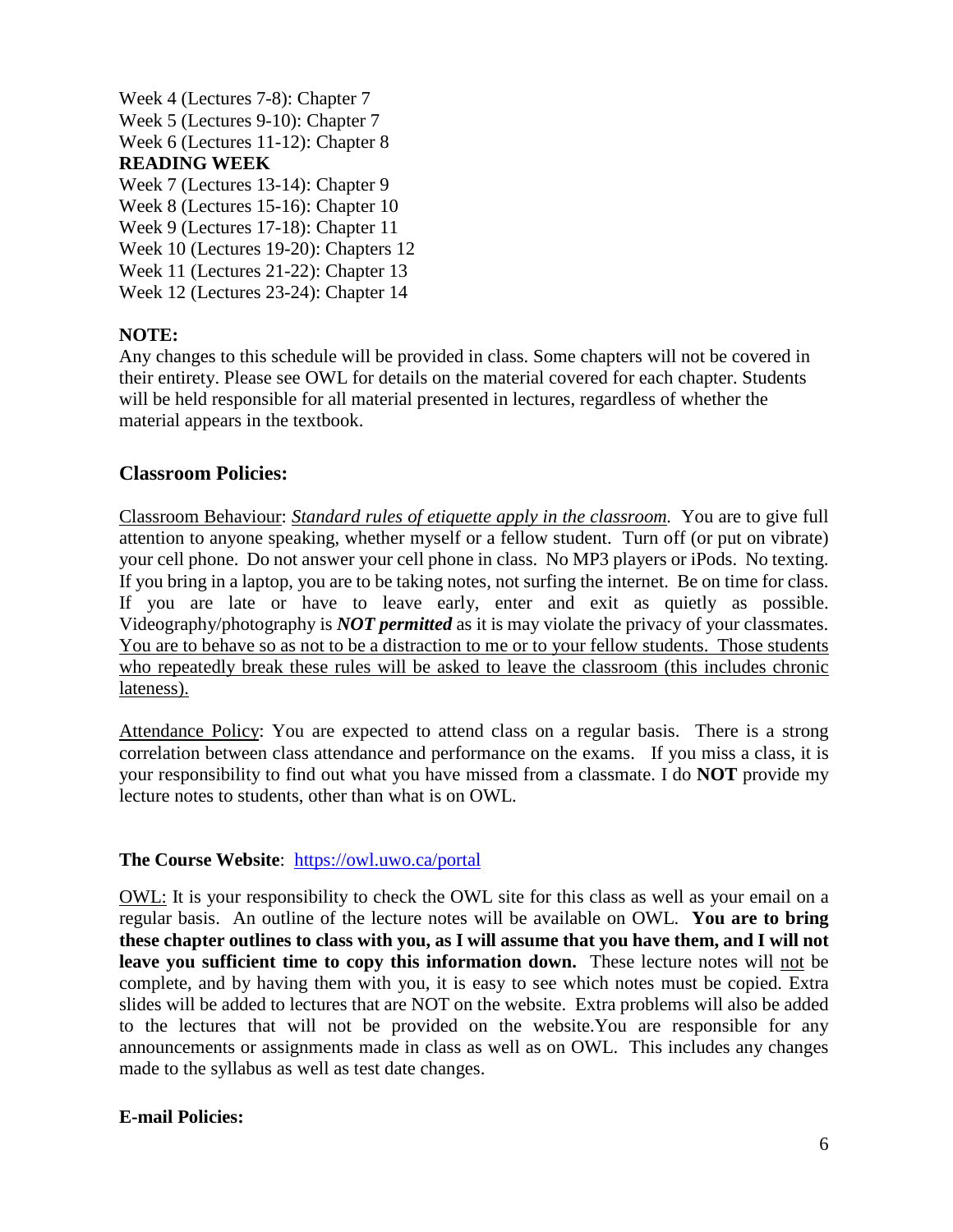Please refer carefully to the following e-mail policies. According to FIPPA, I am not allowed to respond to non-UWO email addresses. So please use your UWO email address in all communications. Also, please enter the course number in the subject heading of your email. I will try to respond to all emails within 48 hours, not counting the weekend or holidays. I will NOT respond to emails such as the following:

- 1) Any question that is on this syllabus or elsewhere on OWL: such as exam dates, exam times, course material etc. If you have not received a reply to your question, check the syllabus and OWL.
- 2) The makeup policy is clearly stated on the syllabus, refer to it if needed.
- 3) Requests for extra assignments, reweighting of exams, assignments etc. as these are prohibited under Senate regulations.
- 4) Requests for my lecture notes. I do not provide my lecture notes to students, other than

#### **Professionalism, Privacy and Copyright:**

- Students are expected to follow the [Student Code of Conduct.](https://www.uwo.ca/univsec/pdf/board/code.pdf)
- All lectures and course materials, including slides, presentations, outlines, recordings and similar materials, are protected by **copyright**. Students may take notes and make copies of course materials for their own educational purposes only.
- Students may not record lectures, reproduce (or allow others to reproduce), post or distribute lecture notes, assessments, or any other course materials publicly and/or for commercial purposes without written consent.

#### **Tips on How to Be Successful in this Class:**

- 1. Start each week by reading the assigned textbook chapter(s). Then read the course notes provided for you. The course notes are a synopsis of the chapter. They do not contain all of the material that you need to know! You must read the textbook.
- 2. Work as many problems as you need to do to feel comfortable with the material. There are problems on MyLab, at the end of the chapter in the textbook, and the tutorial questions. There is no lack of problems to work on! Economics requires active learning. Passively reading the textbook rarely results in a passing grade.
- 3. Students should check the course OWL site frequently for updates and announcements as well as checking their UWO email.
- 4. Do not be afraid to ask questions. If you have questions or are struggling with a topic, post them on the Forum. Your classmates will be happy to discuss your question with you, and the teaching assistant and I will check the Forum to make sure that no one will lead you astray. Students are encouraged to check the forum before emailing the instructor to see if their question is answered there.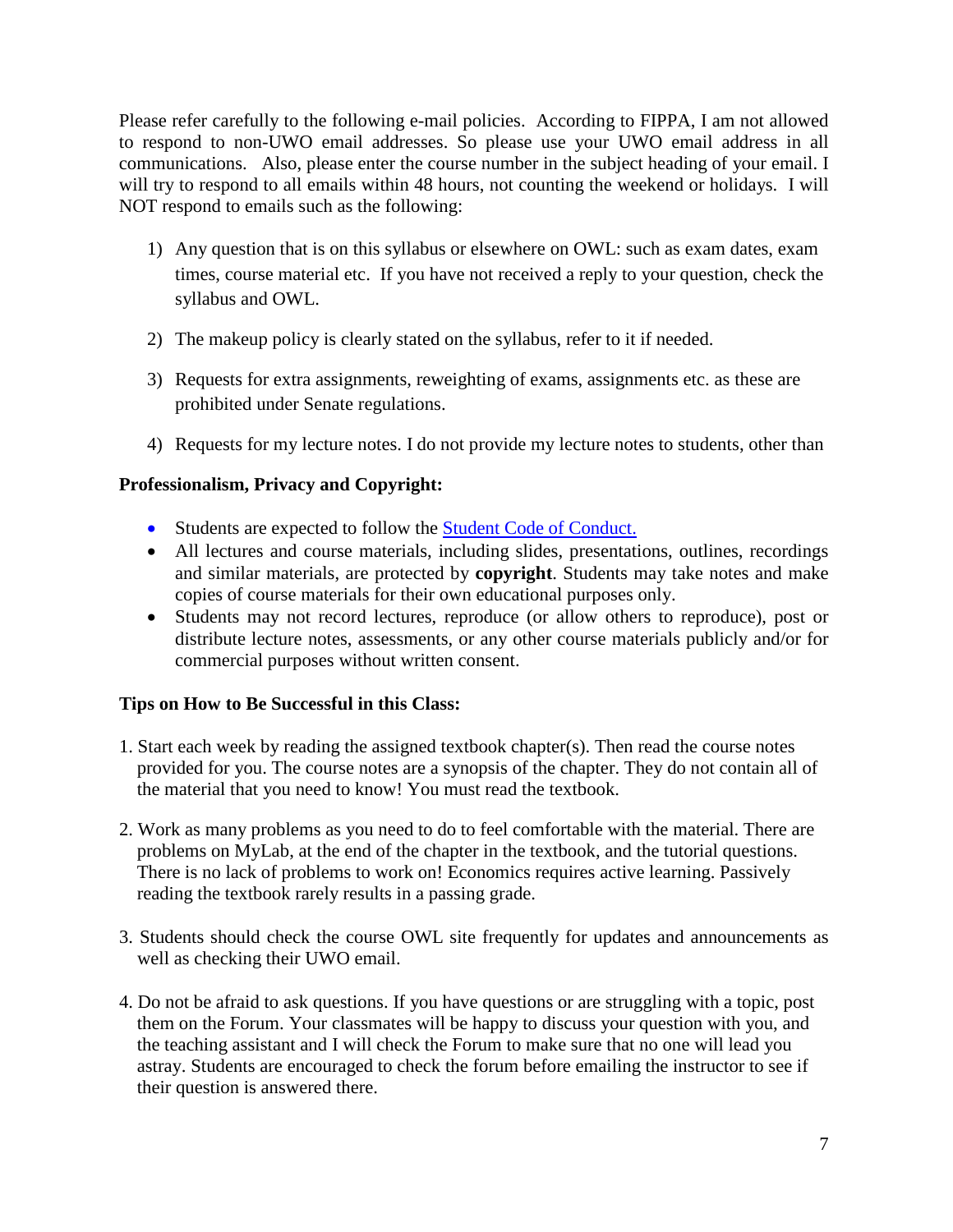5. For questions unrelated to course content, please contact the instructor via email from your UWO email account. Students should expect to receive reply within 24-48 hours (not counting weekends and holidays), *unless that question is answered on the syllabus, course website or forum.* 

## **Optional Additional Resources:**

Economics Drop-in Centre (in person and virtually), SSC 3111 (hours TBA)

## **Online Etiquette:**

Some components of this course may involve online interactions (typically through zoom office hours). To ensure the best experience, please honour the following rules of netiquette:

• please use your computer and/or laptop if possible (as opposed to a cell phone or tablet)

• ensure that you are in a private location to protect the confidentiality of discussions in the event that a discussion deals with sensitive or personal material

• [for group meetings] to minimize background noise, kindly mute your microphone for the entire meeting until you are invited to speak, unless directed otherwise

• [suggested for cases where video is used] please be prepared to turn your video camera off at the instructor's request if the internet connection becomes unstable

• unless invited by your instructor, do not share your screen in the meeting

General considerations of "netiquette":

- Keep in mind the different cultural and linguistic backgrounds of the students in the meeting.
- Be courteous toward the instructor and your colleagues/

• Be professional and scholarly in all online postings. Note that disruptive behaviour of any type during online meetings, including inappropriate use of the chat function, is unacceptable. Students found guilty of Zoom-bombing a meeting or of other serious online offenses may be subject to disciplinary measures under the Code of Student Conduct.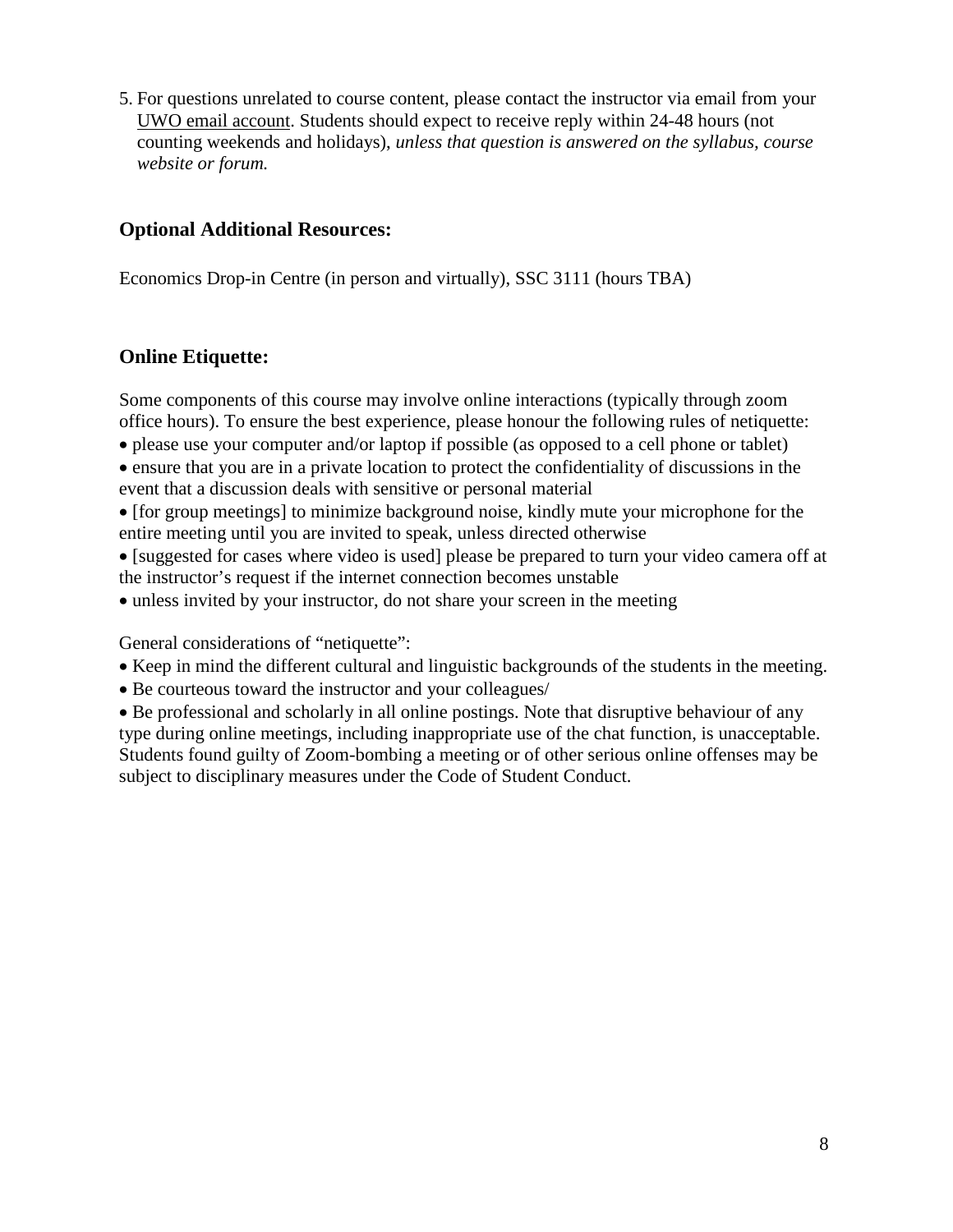### **Remarks:**

- 1. The course outline is tentative. While an attempt will be made to follow the outline as closely as possible, things may change as the course progresses.
- 2. You are responsible for all content covered in the lectures and the assigned chapters of the textbook. Some chapter content may not be covered in the lectures and some lectures will **not** be in the textbook.

If you or someone you know is experiencing distress, there are several resources here at Western to assist you. Please visit<http://www.uwo.ca/uwocom/mentalhealth/> for more information on these resources and on mental health.

### **Please Note Department & University Policies for Winter 2022**

The University expects all students to take responsibility for their own Academic Programs. Students should also check their registration to ensure they are enrolled in the correct courses.

- 1. **Guidelines, policies, and your academic rights and responsibilities** are posted online in the current Western Academic Calendar at: [http://westerncalendar.uwo.ca.](http://westerncalendar.uwo.ca/)  Claiming that "you didn't know what to do" is not an acceptable excuse for not following the stated policies and procedures.
- 2. Students must familiarize themselves with the **"Rules of Conduct for Examinations"** [http://www.uwo.ca/univsec/pdf/academic\\_policies/exam/administration.pdf.](http://www.uwo.ca/univsec/pdf/academic_policies/exam/administration.pdf)
- 3. **Cheating as an academic offence:** Students are responsible for understanding what it means to "cheat." The Department of Economics treats cheating incidents very seriously and will investigate any suspect behavior. Students found guilty will incur penalties that could include a failing grade or being barred from future registration in other Economics courses or programs. The University may impose further penalties such as suspension or expulsion.
- 4. **Plagiarism:** Students must write their essays and assignments in their own words. When taking an idea/passage from another author, it must be acknowledged with quotation marks where appropriate and referenced with footnotes or citations. Plagiarism is an academic offence (see Scholastic Discipline for Undergraduate Students in the Western Calendar at [http://westerncalendar.uwo.ca/PolicyPages.cfm?Command=showCategory&Policy](http://westerncalendar.uwo.ca/PolicyPages.cfm?Command=showCategory&PolicyCategoryID=1&SelectedCalendar=Live&ArchiveID=#Page_20) [Categor yID=1&SelectedCalendar=Live&ArchiveID=#Page\\_20\).](http://westerncalendar.uwo.ca/PolicyPages.cfm?Command=showCategory&PolicyCategoryID=1&SelectedCalendar=Live&ArchiveID=#Page_20)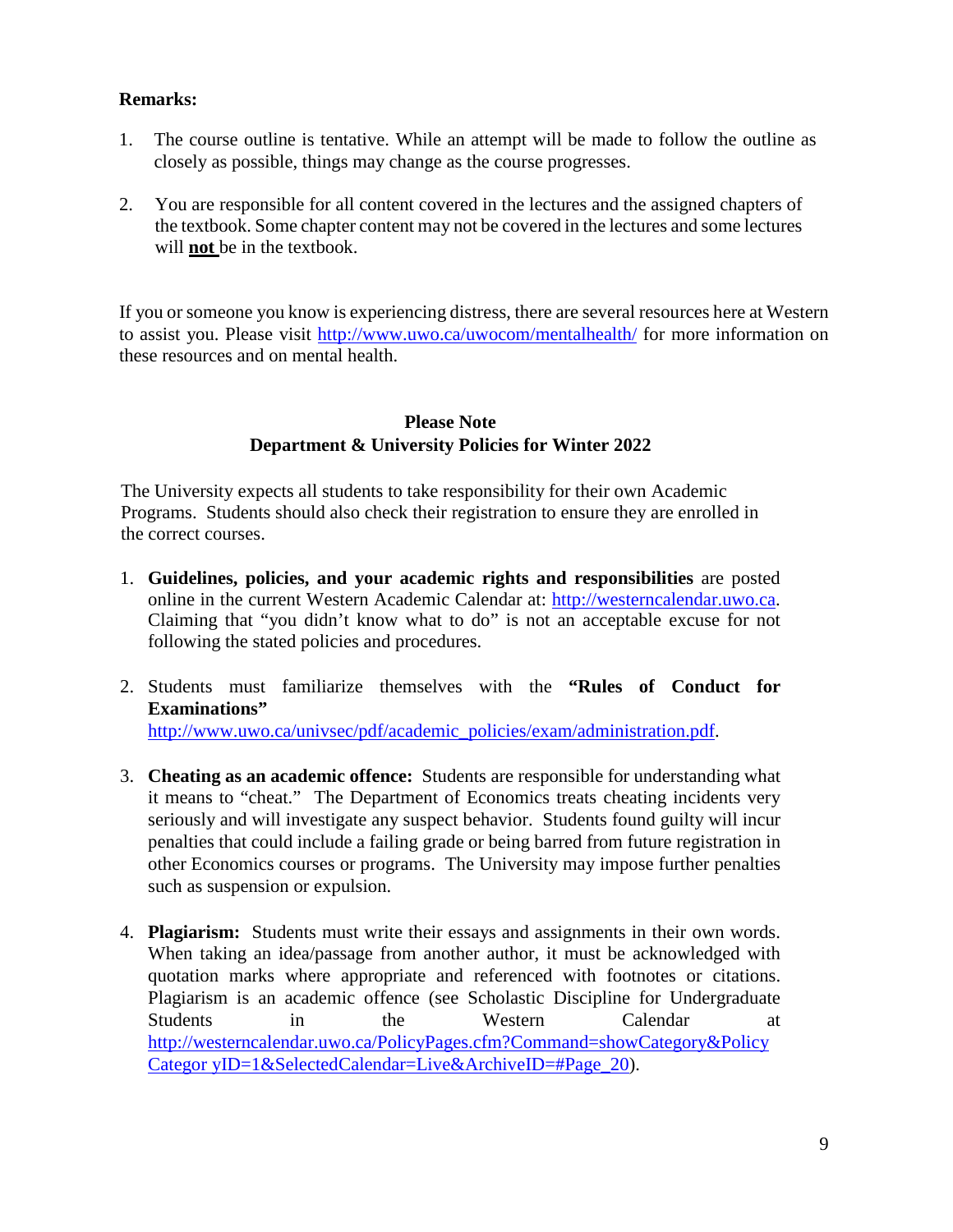- Western University uses software to check for plagiarism and students may be required to electronically submit their work. Those found guilty will be penalized as noted in point 3.
- 5. It is a Department of Economics policy that **NO** assignments be dated, stamped or accepted by staff. Students must submit assignments to the instructor.
- 6. **Appeals**: University policies and procedures for appealing a mark can be found in the Student Academic Appeals section in the current Western Academic Calendar at: [http://westerncalendar.uwo.ca/PolicyPages.cfm?Command=showCategory&Policy](http://westerncalendar.uwo.ca/PolicyPages.cfm?Command=showCategory&PolicyCategoryID=1&SelectedCalendar=Live&ArchiveID=#Page_14) [Categor yID=1&SelectedCalendar=Live&ArchiveID=#Page\\_14.](http://westerncalendar.uwo.ca/PolicyPages.cfm?Command=showCategory&PolicyCategoryID=1&SelectedCalendar=Live&ArchiveID=#Page_14) **Please note the relevant deadlines.**
- Department of Economics procedures for appealing a mark can be found here: [https://economics.uwo.ca/undergraduate/program\\_counselling/responsibilities\\_polic](https://economics.uwo.ca/undergraduate/program_counselling/responsibilities_policies.html#appeals) [ies.ht ml#appeals.](https://economics.uwo.ca/undergraduate/program_counselling/responsibilities_policies.html#appeals) The Department will not consider an appeal unless an attempt has been made to settle the matter with the instructor first. Students who remain dissatisfied with the outcome may proceed to submit an appeal to econugrd@uwo.ca. Please follow the instructions and use the appeal form shown in the above link.
- 7. **Systematic adjustments of a class grade distribution** (either up or down) can occur in Economics courses. The fact that grades have been adjusted is **not** grounds for an appeal.
- 8. Note the following **add and drop deadlines**:

| Deadline to add a second term half course:  | Tuesday January 18, 2022 |
|---------------------------------------------|--------------------------|
| Deadline to drop a second term half course: | Monday March 14, 2022    |

### **Policy Regarding Makeup Tests and Final Examinations**

Faculty of Social Science policy states that oversleeping or misreading an exam schedule is NOT grounds for a makeup. This rule applies to midterm and final exams in the Department of Economics.

#### **Policies Regarding Academic Accommodation**

- The Faculty of Social Science's policies on academic accommodation are found at [https://counselling.ssc.uwo.ca/procedures/academic\\_consideration.html](https://counselling.ssc.uwo.ca/procedures/academic_consideration.html)
- **Accommodation for Students with Disabilities:** Students with disabilities or accessibility challenges should work with Accessible Education (formerly SSD, see [http://academicsupport.uwo.ca/accessible\\_education/index.html\),](http://academicsupport.uwo.ca/accessible_education/index.html) which provides recommendations for accommodation based on medical documentation or psychological and cognitive testing. The accommodation policy can be found here: [Academic Accommodation for Students with Disabilities.](https://www.uwo.ca/univsec/pdf/academic_policies/appeals/Academic%20Accommodation_disabilities.pdf)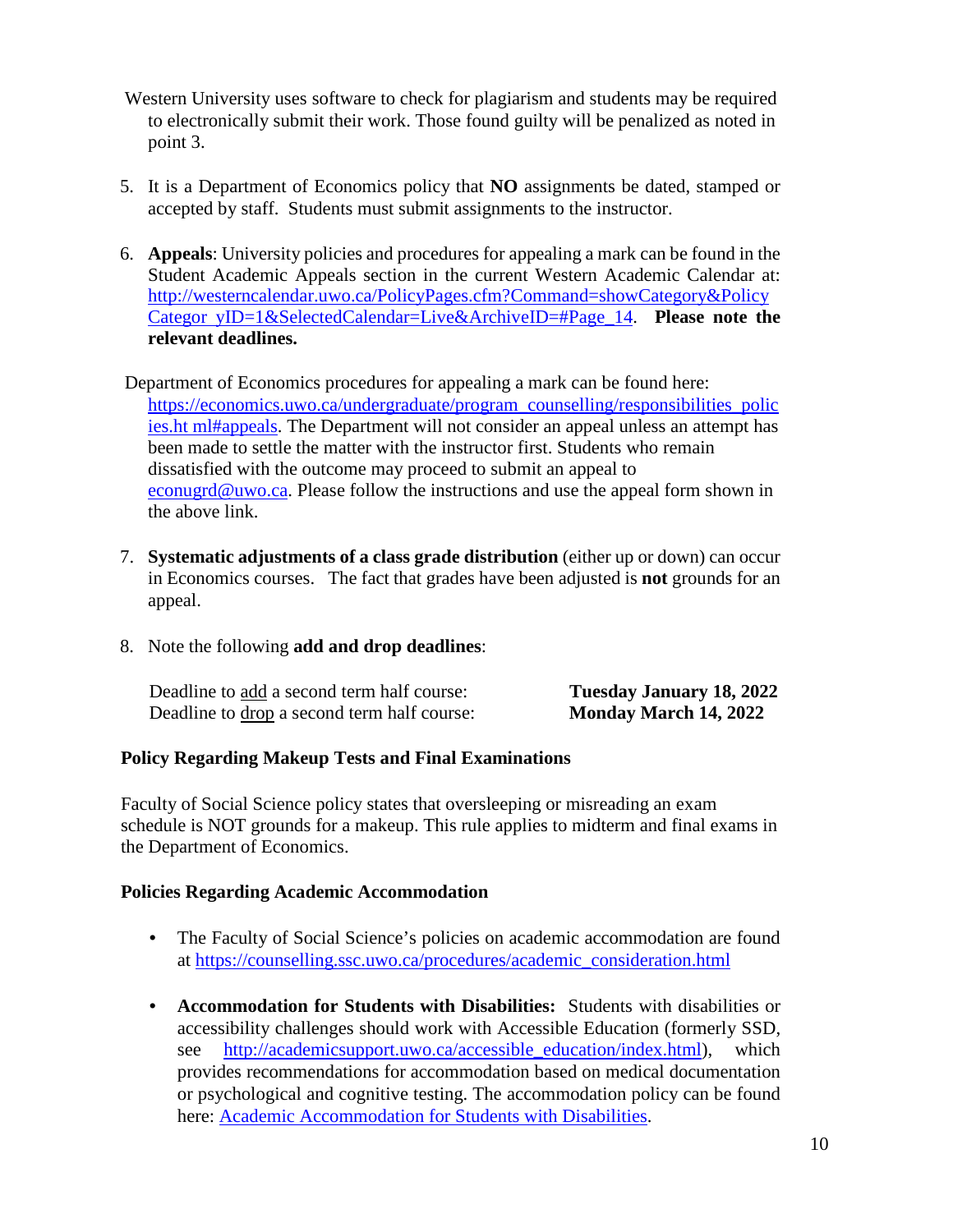- **Rewriting Exams and Retroactive Reweighting are NOT Permitted:** Students who proceed to write a test or examination must be prepared to accept the mark. Rewriting tests or examinations, or retroactive reweighting of marks, is **not** permitted. SelfReported Absences cannot be used once a student has proceeded to start to write a test or exam.
- **Self-Reported Absences:** Students will have two opportunities during the fall and winter terms to receive academic consideration if they self-report a missed assessment using the online self-reported absence portal, provided the following conditions are met: the assessment is missed due to an absence of no more than 48 hours in duration, and the assessment for which consideration is being sought is worth 30% or less of the student's final grade. Students are expected to contact their instructors within 24 hours of the end of the period of the self-reported absence, unless noted otherwise on the syllabus. Students are not able to use the self-reporting option in the following circumstances:
- for exams scheduled by the Office of the Registrar (e.g., final exams)
- absence of a duration greater than 48 hours
- assessments worth more than 30% of the student's final grade
- if the student has opened or started the test or exam
- if a student has already used the self-reporting portal twice during the fall/winter terms

If the conditions for a Self-Reported Absence are *not* met, students will need to provide a Student Medical Certificate (SMC) if the absence is medical or provide appropriate documentation if there are compassionate grounds for the absence in question. Students are encouraged to contact their Faculty academic counselling office for more information about the relevant documentation. It is strongly recommended that students notify the instructor as soon as possible, ideally before the assessment, when they become aware of an absence. University policy is that students must communicate with their instructors no later than 24 hours after the end of the period covered by the SMC or immediately upon their return from their documented absence. Failure to follow University policy and procedures may result in denial of academic accommodation and a grade of zero.

- **Documentation for Accommodation:** Individual instructors are not permitted to receive documentation directly from a student, whether in support of an application for consideration on medical grounds or for other reasons. **All required documentation for absences that are not covered by the Self-Reported Absence Policy must be submitted to the Academic Counselling office of a student's Home Faculty.**
- **Western University policy on Consideration for Student Absence** is available here: [Policy on Academic Consideration for Student Absences -](https://www.uwo.ca/univsec/pdf/academic_policies/appeals/accommodation_illness.pdf) Undergraduate [Students in](https://www.uwo.ca/univsec/pdf/academic_policies/appeals/accommodation_illness.pdf) [First Entry Programs.](https://www.uwo.ca/univsec/pdf/academic_policies/appeals/accommodation_illness.pdf)